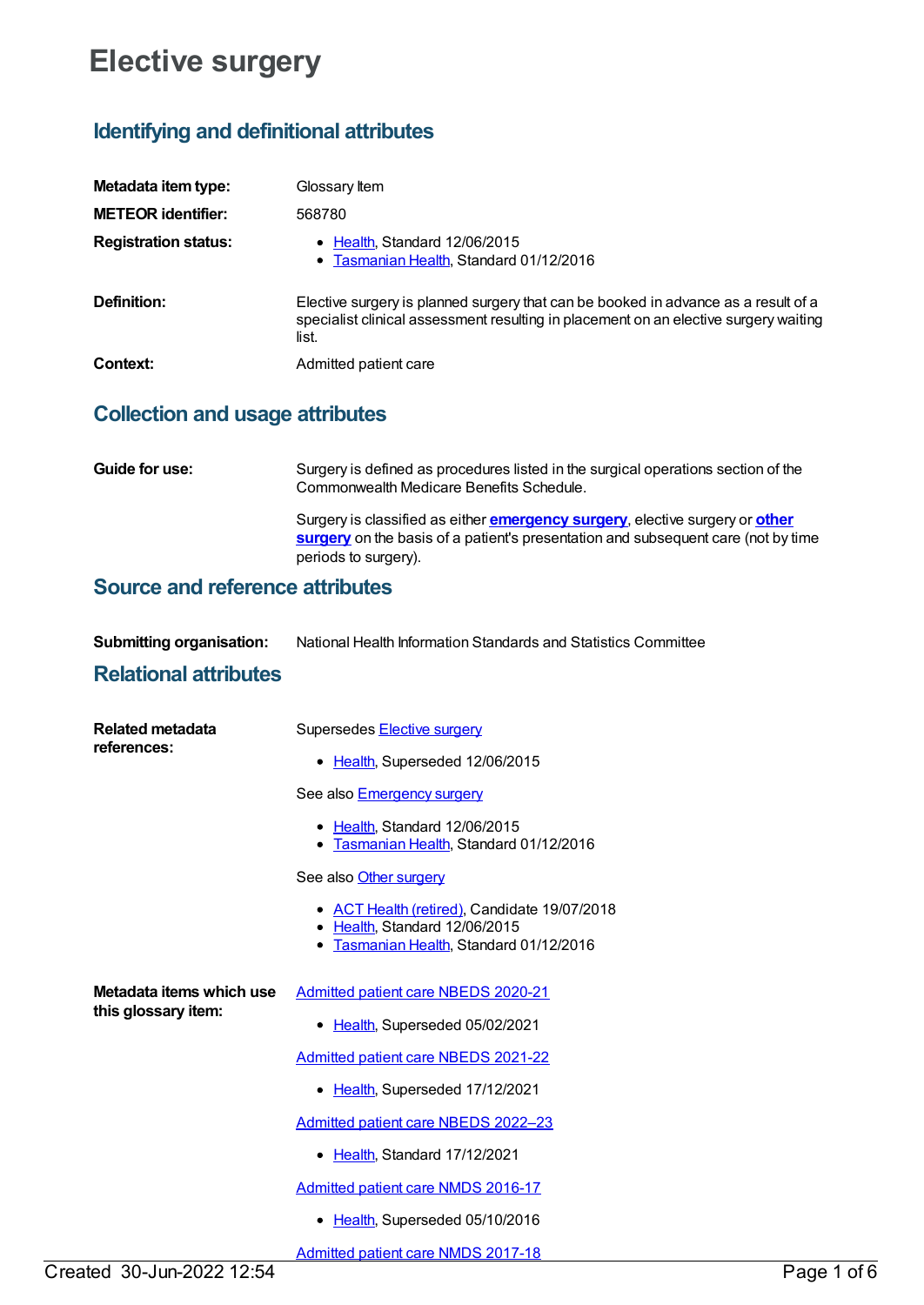• [Health](https://meteor.aihw.gov.au/RegistrationAuthority/12), Superseded 25/01/2018

#### [Admitted](https://meteor.aihw.gov.au/content/676382) patient care NMDS 2018-19

- ACT Health [\(retired\)](https://meteor.aihw.gov.au/RegistrationAuthority/9), Candidate 09/08/2018
- [Health](https://meteor.aihw.gov.au/RegistrationAuthority/12), Superseded 12/12/2018

[Admitted](https://meteor.aihw.gov.au/content/699728) patient care NMDS 2019-20

• [Health](https://meteor.aihw.gov.au/RegistrationAuthority/12), Superseded 18/12/2019

[Admitted](https://meteor.aihw.gov.au/content/713850) patient care NMDS 2020–21

• [Health](https://meteor.aihw.gov.au/RegistrationAuthority/12), Superseded 05/02/2021

[Admitted](https://meteor.aihw.gov.au/content/728439) patient care NMDS 2021–22

• [Health](https://meteor.aihw.gov.au/RegistrationAuthority/12), Superseded 20/10/2021

[Admitted](https://meteor.aihw.gov.au/content/742173) patient care NMDS 2022–23

• [Health](https://meteor.aihw.gov.au/RegistrationAuthority/12), Standard 20/10/2021

Admitted subacute and [non-acute](https://meteor.aihw.gov.au/content/727327) hospital care NBEDS 2021–22

• [Health](https://meteor.aihw.gov.au/RegistrationAuthority/12), Superseded 20/10/2021

Admitted subacute and [non-acute](https://meteor.aihw.gov.au/content/742177) hospital care NBEDS 2022–23

• [Health](https://meteor.aihw.gov.au/RegistrationAuthority/12), Standard 20/10/2021

Australian Health Performance Framework: PI [2.5.2–Waiting](https://meteor.aihw.gov.au/content/715376) times for elective surgery: waiting times in days, 2019

[Health](https://meteor.aihw.gov.au/RegistrationAuthority/12), Standard 09/04/2020

Australian Health Performance Framework: PI [2.5.2–Waiting](https://meteor.aihw.gov.au/content/728351) times for elective surgery: waiting times in days, 2020

• [Health](https://meteor.aihw.gov.au/RegistrationAuthority/12), Standard 13/10/2021

Australian Health Performance Framework: PI [2.5.4–Waiting](https://meteor.aihw.gov.au/content/716182) times for elective surgery: percentage waited more than 365 days, 2019

• [Health](https://meteor.aihw.gov.au/RegistrationAuthority/12), Standard 09/04/2020

[Elective](https://meteor.aihw.gov.au/content/604345) care type code N

- ACT Health [\(retired\)](https://meteor.aihw.gov.au/RegistrationAuthority/9), Candidate 08/08/2018
- [Health](https://meteor.aihw.gov.au/RegistrationAuthority/12), Superseded 14/10/2021

Elective care waiting list [episode—category](https://meteor.aihw.gov.au/content/598050) reassignment date

- ACT Health [\(retired\)](https://meteor.aihw.gov.au/RegistrationAuthority/9), Candidate 08/08/2018
- [Health](https://meteor.aihw.gov.au/RegistrationAuthority/12), Standard 12/06/2015
- **[Tasmanian](https://meteor.aihw.gov.au/RegistrationAuthority/15) Health, Standard 02/12/2016**

Elective care waiting list [episode—category](https://meteor.aihw.gov.au/content/732415) reassignment date

• [Health](https://meteor.aihw.gov.au/RegistrationAuthority/12), Recorded 09/11/2020

Elective care waiting list [episode—category](https://meteor.aihw.gov.au/content/613683) reassignment date, DDMMYYYY

- ACT Health [\(retired\)](https://meteor.aihw.gov.au/RegistrationAuthority/9), Candidate 08/08/2018
- [Health](https://meteor.aihw.gov.au/RegistrationAuthority/12), Superseded 05/02/2021
- [Tasmanian](https://meteor.aihw.gov.au/RegistrationAuthority/15) Health, Standard 02/12/2016

Elective care waiting list [episode—category](https://meteor.aihw.gov.au/content/732418) reassignment date, DDMMYYYY

• [Health](https://meteor.aihw.gov.au/RegistrationAuthority/12), Standard 05/02/2021

Elective care waiting list [episode—category](https://meteor.aihw.gov.au/content/598052) reassignment date, DDMMYYYY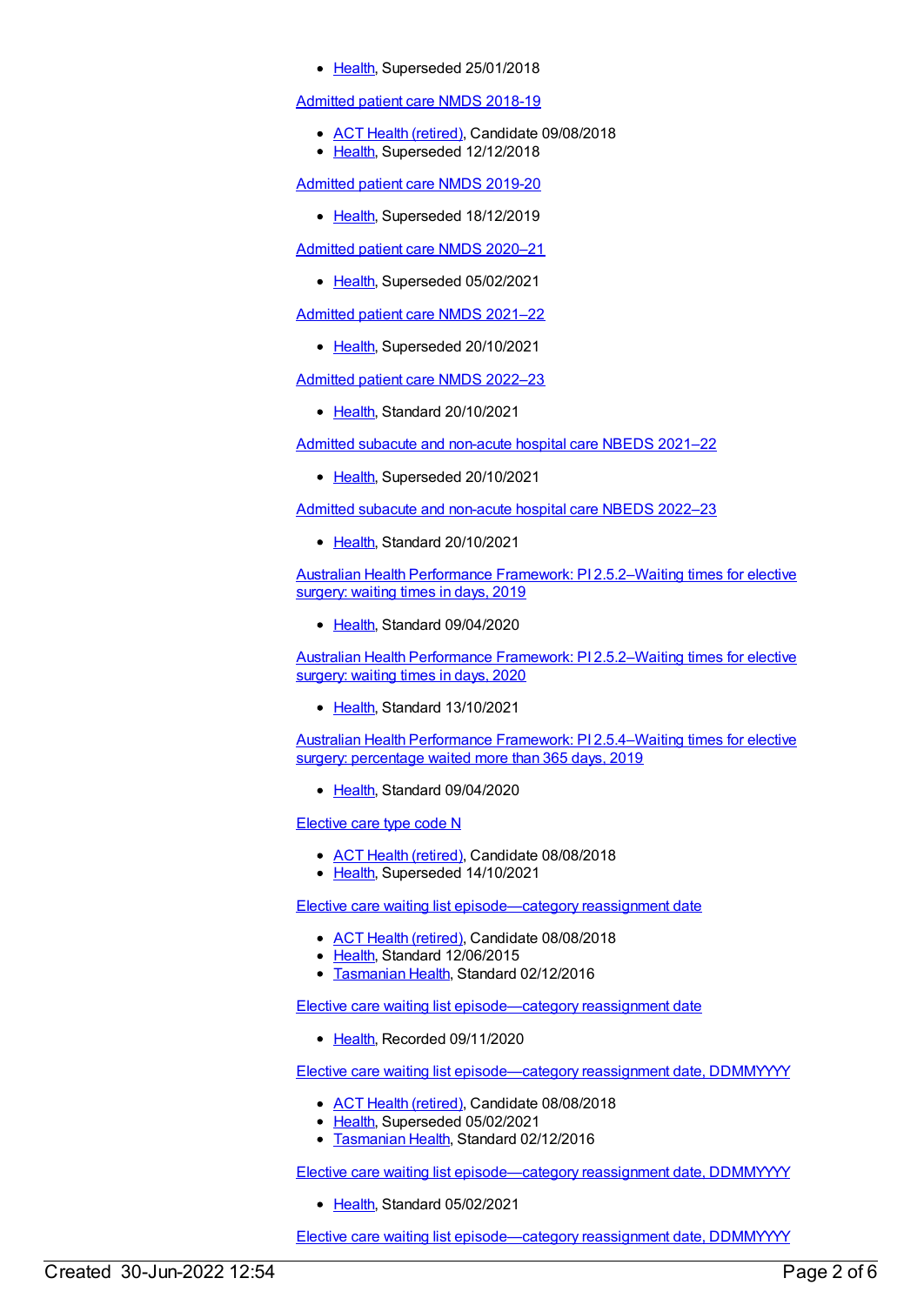• [Health](https://meteor.aihw.gov.au/RegistrationAuthority/12), Superseded 19/11/2015

#### [Elective](https://meteor.aihw.gov.au/content/605193) surgery code NN

- ACT Health [\(retired\)](https://meteor.aihw.gov.au/RegistrationAuthority/9), Candidate 03/08/2018
- [Health](https://meteor.aihw.gov.au/RegistrationAuthority/12), Standard 19/11/2015

Elective surgery waiting list [episode—clinical](https://meteor.aihw.gov.au/content/598030) urgency

- ACT Health [\(retired\)](https://meteor.aihw.gov.au/RegistrationAuthority/9), Candidate 19/07/2018
- Elealth, Standard 12/06/2015
- **[Tasmanian](https://meteor.aihw.gov.au/RegistrationAuthority/15) Health, Standard 01/12/2016**

Elective surgery waiting list [episode—clinical](https://meteor.aihw.gov.au/content/732423) urgency, code N

• [Health](https://meteor.aihw.gov.au/RegistrationAuthority/12), Standard 05/02/2021

Elective surgery waiting list [episode—clinical](https://meteor.aihw.gov.au/content/598034) urgency, code N

- ACT Health [\(retired\)](https://meteor.aihw.gov.au/RegistrationAuthority/9), Candidate 03/08/2018
- [Health](https://meteor.aihw.gov.au/RegistrationAuthority/12), Superseded 05/02/2021

Elective surgery waiting list [episode—intended](https://meteor.aihw.gov.au/content/605001) procedure, code NNN

• [Health](https://meteor.aihw.gov.au/RegistrationAuthority/12), Superseded 29/06/2016

Elective surgery waiting list [episode—intended](https://meteor.aihw.gov.au/content/683718) procedure, code NNN

- ACT Health [\(retired\)](https://meteor.aihw.gov.au/RegistrationAuthority/9), Candidate 03/08/2018
- [Health](https://meteor.aihw.gov.au/RegistrationAuthority/12), Superseded 21/08/2019

Elective surgery waiting list [episode—intended](https://meteor.aihw.gov.au/content/759947) procedure, code NNN

• [Health](https://meteor.aihw.gov.au/RegistrationAuthority/12), Recorded 29/06/2022

Elective surgery waiting list [episode—intended](https://meteor.aihw.gov.au/content/637500) procedure, code NNN

• [Health](https://meteor.aihw.gov.au/RegistrationAuthority/12), Superseded 25/01/2018

Elective surgery waiting list [episode—intended](https://meteor.aihw.gov.au/content/717635) procedure, code NNN

• [Health](https://meteor.aihw.gov.au/RegistrationAuthority/12), Superseded 05/02/2021

Elective surgery waiting list [episode—intended](https://meteor.aihw.gov.au/content/732485) procedure, code NNN

[Health](https://meteor.aihw.gov.au/RegistrationAuthority/12), Standard 05/02/2021

Elective surgery waiting list [episode—overdue](https://meteor.aihw.gov.au/content/716057) patient status, code N

- [Health](https://meteor.aihw.gov.au/RegistrationAuthority/12), Superseded 05/02/2021
- [Tasmanian](https://meteor.aihw.gov.au/RegistrationAuthority/15) Health, Standard 16/06/2020

Elective surgery waiting list [episode—overdue](https://meteor.aihw.gov.au/content/732461) patient status, code N

• [Health](https://meteor.aihw.gov.au/RegistrationAuthority/12), Standard 05/02/2021

Elective surgery waiting list [episode—overdue](https://meteor.aihw.gov.au/content/684818) patient status, code N

- ACT Health [\(retired\)](https://meteor.aihw.gov.au/RegistrationAuthority/9), Candidate 03/08/2018
- [Health](https://meteor.aihw.gov.au/RegistrationAuthority/12), Superseded 18/12/2019

Elective surgery waiting list [episode—overdue](https://meteor.aihw.gov.au/content/599651) patient status, code N

• [Health](https://meteor.aihw.gov.au/RegistrationAuthority/12), Superseded 19/11/2015

Elective surgery waiting list [episode—overdue](https://meteor.aihw.gov.au/content/613691) patient status, code N

- [Health](https://meteor.aihw.gov.au/RegistrationAuthority/12), Superseded 25/01/2018
- **[Tasmanian](https://meteor.aihw.gov.au/RegistrationAuthority/15) Health, Superseded 16/06/2020**

Elective surgery waiting list [episode—reason](https://meteor.aihw.gov.au/content/684830) for removal from a waiting list, code N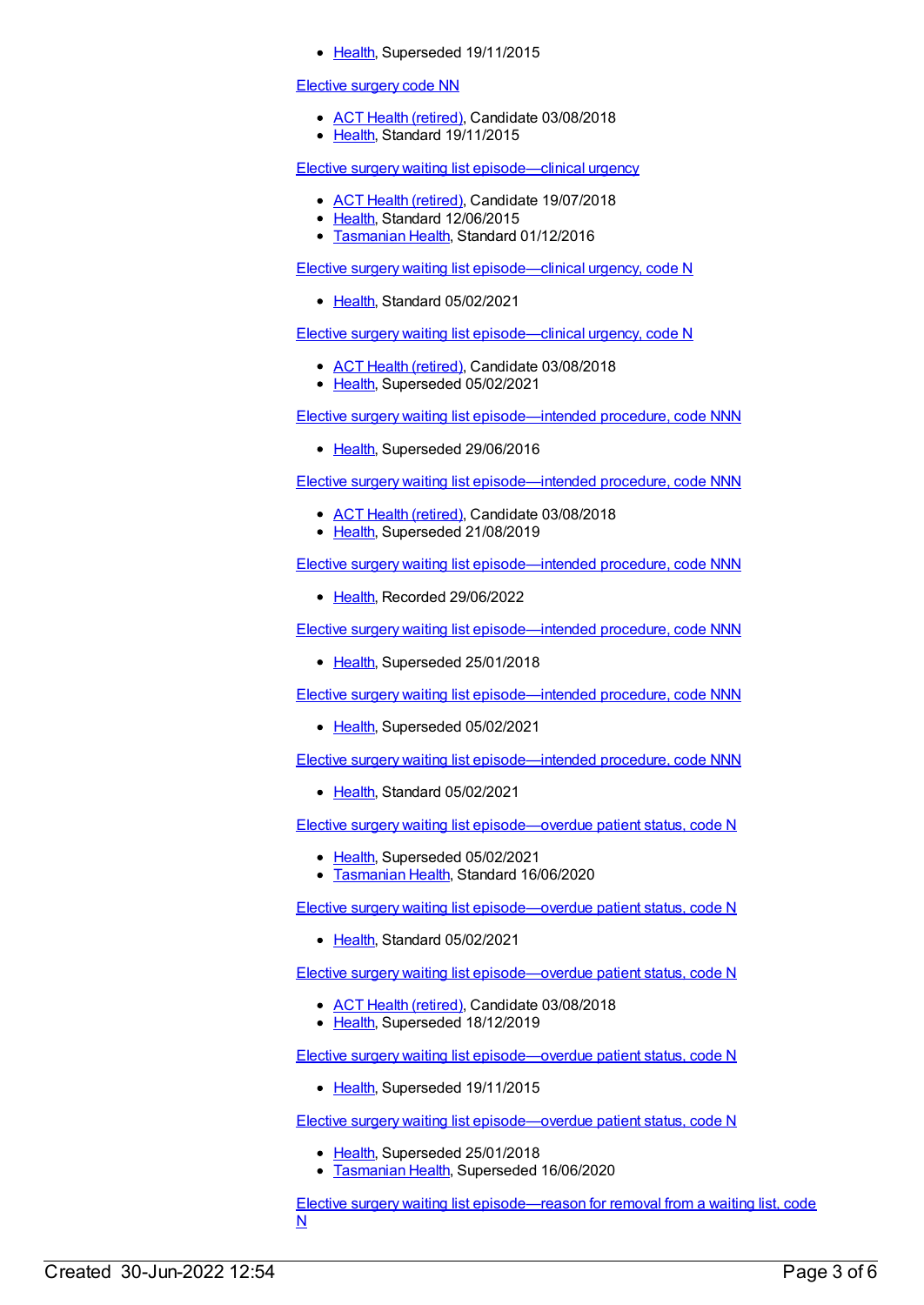- ACT Health [\(retired\)](https://meteor.aihw.gov.au/RegistrationAuthority/9), Candidate 03/08/2018
- [Health](https://meteor.aihw.gov.au/RegistrationAuthority/12), Standard 25/01/2018

Elective surgery waiting list [episode—surgical](https://meteor.aihw.gov.au/content/605195) specialty (of scheduled doctor), code NN

• [Health](https://meteor.aihw.gov.au/RegistrationAuthority/12), Superseded 12/12/2018

Elective surgery waiting list [episode—surgical](https://meteor.aihw.gov.au/content/689726) specialty of scheduled doctor, code NN

- ACT Health [\(retired\)](https://meteor.aihw.gov.au/RegistrationAuthority/9), Candidate 03/08/2018
- [Health](https://meteor.aihw.gov.au/RegistrationAuthority/12), Standard 12/12/2018

Elective surgery waiting list [episode—waiting](https://meteor.aihw.gov.au/content/598076) time (at a census date), total days N[NNN]

- ACT Health [\(retired\)](https://meteor.aihw.gov.au/RegistrationAuthority/9), Candidate 08/08/2018
- [Health](https://meteor.aihw.gov.au/RegistrationAuthority/12), Superseded 12/12/2018
- **[Tasmanian](https://meteor.aihw.gov.au/RegistrationAuthority/15) Health, Superseded 16/06/2020**

Elective surgery waiting list [episode—waiting](https://meteor.aihw.gov.au/content/598074) time (at removal), total days N[NNN]

- ACT Health [\(retired\)](https://meteor.aihw.gov.au/RegistrationAuthority/9), Candidate 15/02/2019
- [Health](https://meteor.aihw.gov.au/RegistrationAuthority/12), Superseded 12/12/2018
- **[Tasmanian](https://meteor.aihw.gov.au/RegistrationAuthority/15) Health, Superseded 16/06/2020**

Elective surgery waiting list [episode—waiting](https://meteor.aihw.gov.au/content/689765) time at a census date, total days **NINNNI** 

- ACT Health [\(retired\)](https://meteor.aihw.gov.au/RegistrationAuthority/9), Candidate 09/08/2018
- [Health](https://meteor.aihw.gov.au/RegistrationAuthority/12), Superseded 18/12/2019

Elective surgery waiting list [episode—waiting](https://meteor.aihw.gov.au/content/732468) time at a census date, total days N[NNN]

• [Health](https://meteor.aihw.gov.au/RegistrationAuthority/12), Standard 05/02/2021

Elective surgery waiting list [episode—waiting](https://meteor.aihw.gov.au/content/716100) time at a census date, total days N[NNN]

- [Health](https://meteor.aihw.gov.au/RegistrationAuthority/12), Superseded 05/02/2021
- **[Tasmanian](https://meteor.aihw.gov.au/RegistrationAuthority/15) Health, Standard 16/06/2020**

Elective surgery waiting list [episode—waiting](https://meteor.aihw.gov.au/content/732455) time at removal, total days N[NNN]

• [Health](https://meteor.aihw.gov.au/RegistrationAuthority/12), Standard 05/02/2021

Elective surgery waiting list [episode—waiting](https://meteor.aihw.gov.au/content/689791) time at removal, total days N[NNN]

- ACT Health [\(retired\)](https://meteor.aihw.gov.au/RegistrationAuthority/9), Candidate 09/08/2018
- [Health](https://meteor.aihw.gov.au/RegistrationAuthority/12), Superseded 18/12/2019

Elective surgery waiting list [episode—waiting](https://meteor.aihw.gov.au/content/716105) time at removal, total days N[NNN]

- [Health](https://meteor.aihw.gov.au/RegistrationAuthority/12), Superseded 05/02/2021
- **[Tasmanian](https://meteor.aihw.gov.au/RegistrationAuthority/15) Health, Standard 16/06/2020**

Elective surgery waiting times (census data) NMDS [2015-16](https://meteor.aihw.gov.au/content/600059)

• [Health](https://meteor.aihw.gov.au/RegistrationAuthority/12), Superseded 19/11/2015

Elective surgery waiting times (census data) NMDS [2016-17](https://meteor.aihw.gov.au/content/613687)

• [Health](https://meteor.aihw.gov.au/RegistrationAuthority/12), Superseded 29/06/2016

Elective surgery waiting times [\(removals](https://meteor.aihw.gov.au/content/600056) data) NMDS 2015-16

[Health](https://meteor.aihw.gov.au/RegistrationAuthority/12), Superseded 19/11/2015

Elective surgery waiting times [\(removals](https://meteor.aihw.gov.au/content/613685) data) NMDS 2016-17

• [Health](https://meteor.aihw.gov.au/RegistrationAuthority/12), Superseded 29/06/2016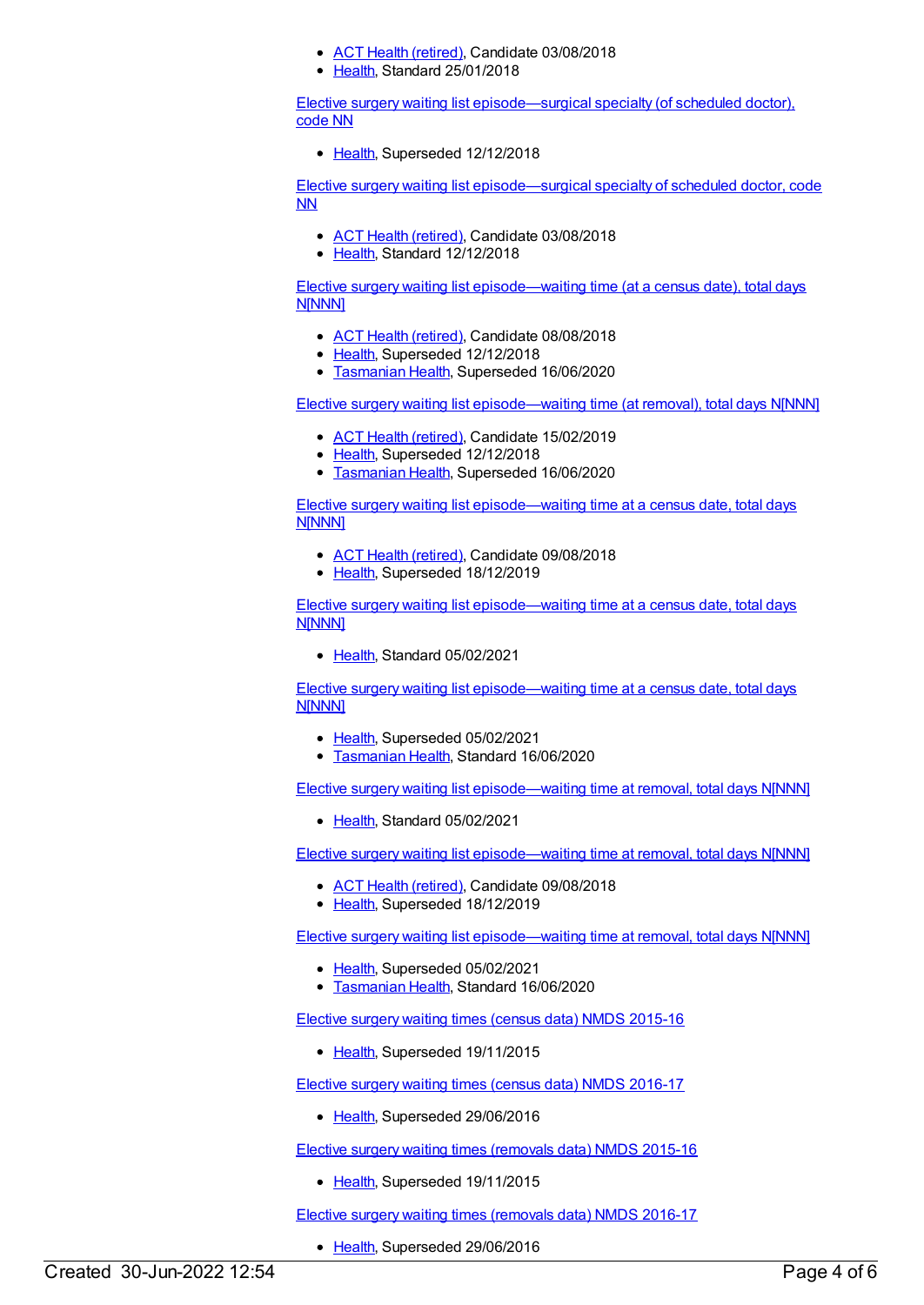#### Elective surgery waiting times NMDS [2016-17](https://meteor.aihw.gov.au/content/623795)

• [Health](https://meteor.aihw.gov.au/RegistrationAuthority/12), Superseded 05/10/2016

Elective surgery waiting times NMDS [2017-18](https://meteor.aihw.gov.au/content/651416)

• [Health](https://meteor.aihw.gov.au/RegistrationAuthority/12), Superseded 25/01/2018

Elective surgery waiting times NMDS [2018-19](https://meteor.aihw.gov.au/content/684521)

- ACT Health [\(retired\)](https://meteor.aihw.gov.au/RegistrationAuthority/9), Candidate 03/08/2018
- [Health](https://meteor.aihw.gov.au/RegistrationAuthority/12), Superseded 12/12/2018

Elective surgery waiting times NMDS [2019–20](https://meteor.aihw.gov.au/content/701975)

• [Health](https://meteor.aihw.gov.au/RegistrationAuthority/12), Superseded 18/12/2019

Elective surgery waiting times NMDS [2020–21](https://meteor.aihw.gov.au/content/714037)

• [Health](https://meteor.aihw.gov.au/RegistrationAuthority/12), Superseded 05/02/2021

Elective surgery waiting times NMDS [2021–22](https://meteor.aihw.gov.au/content/727350)

• [Health](https://meteor.aihw.gov.au/RegistrationAuthority/12), Superseded 17/12/2021

Elective surgery waiting times NMDS [2022–23](https://meteor.aihw.gov.au/content/742042)

• [Health](https://meteor.aihw.gov.au/RegistrationAuthority/12), Standard 17/12/2021

#### [Emergency](https://meteor.aihw.gov.au/content/534125) surgery

- [Health](https://meteor.aihw.gov.au/RegistrationAuthority/12), Standard 12/06/2015
- [Tasmanian](https://meteor.aihw.gov.au/RegistrationAuthority/15) Health, Standard 01/12/2016

#### **[Emergency](https://meteor.aihw.gov.au/content/534125) surgery**

- [Health](https://meteor.aihw.gov.au/RegistrationAuthority/12), Standard 12/06/2015
- **[Tasmanian](https://meteor.aihw.gov.au/RegistrationAuthority/15) Health, Standard 01/12/2016**

Episode of admitted patient [care—unplanned](https://meteor.aihw.gov.au/content/591978) admission to Intensive Care Unit (ICU) following elective surgery indicator

[Health](https://meteor.aihw.gov.au/RegistrationAuthority/12), Standard 04/09/2015

Episode of admitted patient care—unplanned admission to Intensive Care Unit (ICU) following elective surgery indicator, Yes/no/not [stated/inadequately](https://meteor.aihw.gov.au/content/591990) described code N

[Health](https://meteor.aihw.gov.au/RegistrationAuthority/12), Standard 04/09/2015

#### Intended [procedure](https://meteor.aihw.gov.au/content/616325)

- ACT Health [\(retired\)](https://meteor.aihw.gov.au/RegistrationAuthority/9), Candidate 19/07/2018
- [Health](https://meteor.aihw.gov.au/RegistrationAuthority/12), Standard 19/11/2015
- **[Tasmanian](https://meteor.aihw.gov.au/RegistrationAuthority/15) Health, Standard 08/12/2016**

National Healthcare Agreement: PI [20a–Waiting](https://meteor.aihw.gov.au/content/658495) times for elective surgery: waiting times in days, 2018

• [Health](https://meteor.aihw.gov.au/RegistrationAuthority/12), Superseded 19/06/2019

National Healthcare Agreement: PI [20a–Waiting](https://meteor.aihw.gov.au/content/698999) times for elective surgery: waiting times in days, 2019

• [Health](https://meteor.aihw.gov.au/RegistrationAuthority/12), Superseded 13/03/2020

National Healthcare Agreement: PI [20a–Waiting](https://meteor.aihw.gov.au/content/716570) times for elective surgery: waiting times in days, 2020

[Health](https://meteor.aihw.gov.au/RegistrationAuthority/12), Standard 13/03/2020

National Healthcare Agreement: PI [20a–Waiting](https://meteor.aihw.gov.au/content/725789) times for elective surgery: waiting times in days, 2021